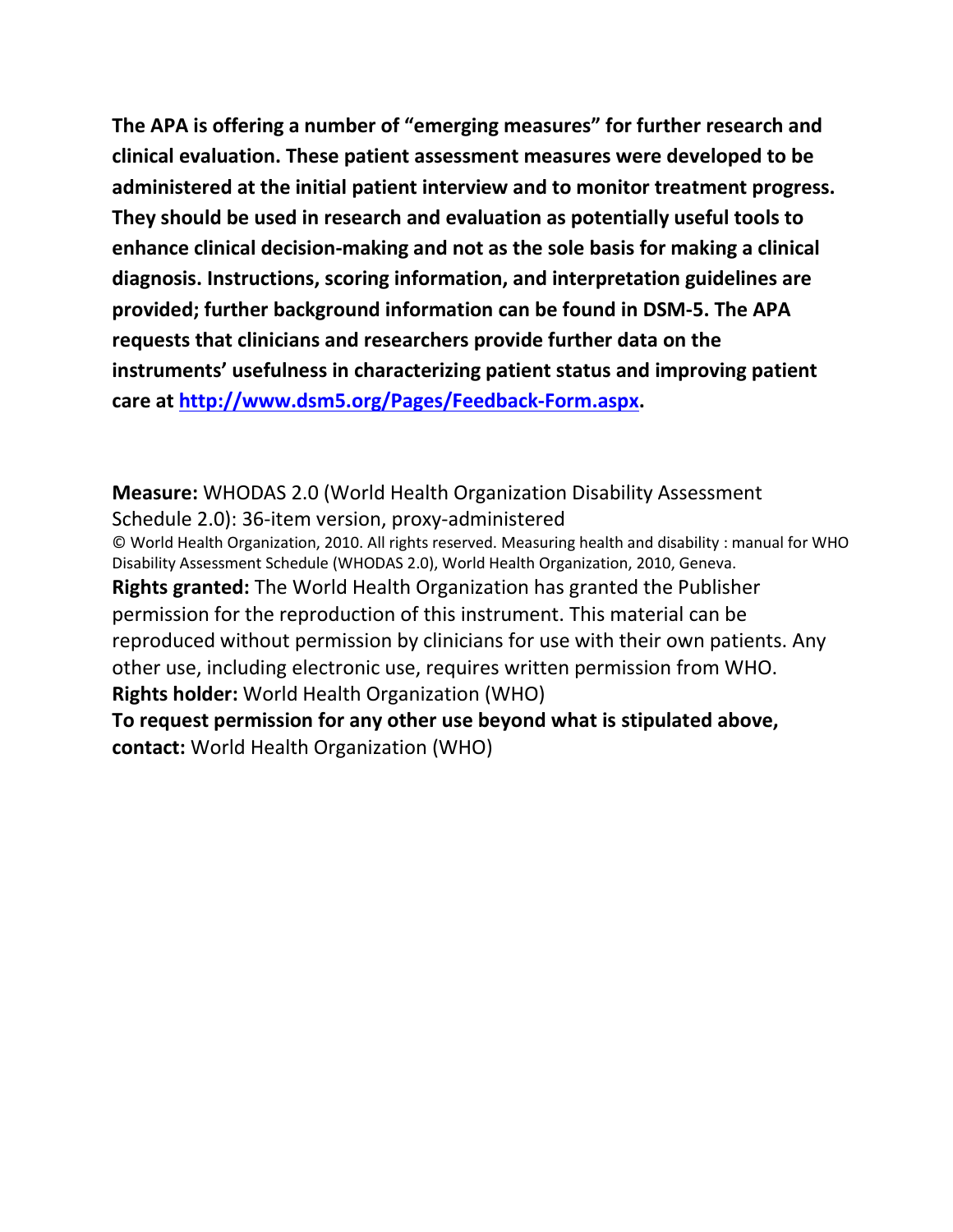# **WHODAS 2.0**

### **World Health Organization Disability Assessment Schedule 2.0**

36-item version, proxy-administered

| <b>Patient Name:</b> |  |
|----------------------|--|
|----------------------|--|

**Patient Name:** \_\_\_\_\_\_\_\_\_\_\_\_\_\_\_\_\_\_\_\_\_\_\_ **Age:** \_\_\_\_\_\_ **Sex:** Male Female **Date:**\_\_\_\_\_\_\_\_\_\_\_\_\_

This questionnaire asks about difficulties due to health/mental health conditions experienced by the person about whom you are responding in your role as friend, relative, or carer. Health conditions include **diseases or illnesses, other health problems that may be short or long lasting, injuries, mental or emotional problems, and problems with alcohol or drugs.** Think back over the **past 30 days** and, to the best of your knowledge, answer these questions thinking about how much difficulty your friend, relative, or carer had while doing the following activities. (Note: the questionnaire uses the term "relative" to mean "friend," "relative," or "carer.") For each question, please circle only **one** response.

| HA <sup>a</sup>  | I am the<br>(choose one) of this person                                  | $1 =$ husband or wife<br>$5 =$ other relative<br>$6 =$ friend<br>$2 = parent$<br>7 = professional carer<br>$3 =$ son or daughter<br>$4 =$ brother or sister<br>$8 = other (specific)$ |                |                |            | <b>Clinician Use Only</b> |                   |                        |                            |
|------------------|--------------------------------------------------------------------------|---------------------------------------------------------------------------------------------------------------------------------------------------------------------------------------|----------------|----------------|------------|---------------------------|-------------------|------------------------|----------------------------|
|                  | Numeric scores assigned to each of the items:                            | $\mathbf{1}$                                                                                                                                                                          | $\overline{2}$ | $\overline{3}$ | $\sqrt{4}$ | 5                         |                   |                        |                            |
|                  | In the last 30 days, how much difficulty did your relative have in:      |                                                                                                                                                                                       |                |                |            |                           | Raw Item<br>Score | Raw<br>Domain<br>Score | Average<br>Domain<br>Score |
|                  | <b>Understanding and communicating</b>                                   |                                                                                                                                                                                       |                |                |            |                           |                   |                        |                            |
| D1.1             | Concentrating on doing something for ten<br>minutes?                     | <b>None</b>                                                                                                                                                                           | Mild           | Moderate       | Severe     | Extreme or<br>cannot do   |                   |                        |                            |
| D1.2             | Remembering to do important things?                                      | None                                                                                                                                                                                  | Mild           | Moderate       | Severe     | Extreme or<br>cannot do   |                   |                        |                            |
| D1.3             | Analyzing and finding solutions to problems in<br>day-to-day life?       | None                                                                                                                                                                                  | Mild           | Moderate       | Severe     | Extreme or<br>cannot do   |                   |                        |                            |
| D1.4             | Learning a new task, for example, learning how<br>to get to a new place? | None                                                                                                                                                                                  | Mild           | Moderate       | Severe     | Extreme or<br>cannot do   |                   | 30                     | 5                          |
| D1.5             | Generally understanding what people say?                                 | <b>None</b>                                                                                                                                                                           | Mild           | Moderate       | Severe     | Extreme or<br>cannot do   |                   |                        |                            |
| D1.6             | Starting and maintaining a conversation?                                 | None                                                                                                                                                                                  | Mild           | Moderate       | Severe     | Extreme or<br>cannot do   |                   |                        |                            |
|                  | <b>Getting around</b>                                                    |                                                                                                                                                                                       |                |                |            |                           |                   |                        |                            |
| D2.1             | Standing for long periods, such as 30 minutes?                           | None                                                                                                                                                                                  | Mild           | Moderate       | Severe     | Extreme or<br>cannot do   |                   |                        |                            |
| D2.2             | Standing up from sitting down?                                           | None                                                                                                                                                                                  | Mild           | Moderate       | Severe     | Extreme or<br>cannot do   |                   |                        |                            |
| D <sub>2.3</sub> | Moving around inside their home?                                         | None                                                                                                                                                                                  | Mild           | Moderate       | Severe     | Extreme or<br>cannot do   |                   | 25                     | 5                          |
| D <sub>2.4</sub> | Getting out of their home?                                               | None                                                                                                                                                                                  | Mild           | Moderate       | Severe     | Extreme or<br>cannot do   |                   |                        |                            |
| D <sub>2.5</sub> | Walking a long distance, such as a kilometer (or<br>equivalent)?         | None                                                                                                                                                                                  | Mild           | Moderate       | Severe     | Extreme or<br>cannot do   |                   |                        |                            |
| Self-care        |                                                                          |                                                                                                                                                                                       |                |                |            |                           |                   |                        |                            |
| D3.1             | Washing his or her whole body?                                           | <b>None</b>                                                                                                                                                                           | Mild           | Moderate       | Severe     | Extreme or<br>cannot do   |                   |                        |                            |
| D3.2             | Getting dressed?                                                         | None                                                                                                                                                                                  | Mild           | Moderate       | Severe     | Extreme or<br>cannot do   |                   |                        |                            |
| D3.3             | Eating?                                                                  | None                                                                                                                                                                                  | Mild           | Moderate       | Severe     | Extreme or<br>cannot do   |                   | 20                     | $5\phantom{.0}$            |
| D3.4             | Staying by himself or herself for a few days?                            | None                                                                                                                                                                                  | Mild           | Moderate       | Severe     | Extreme or<br>cannot do   |                   |                        |                            |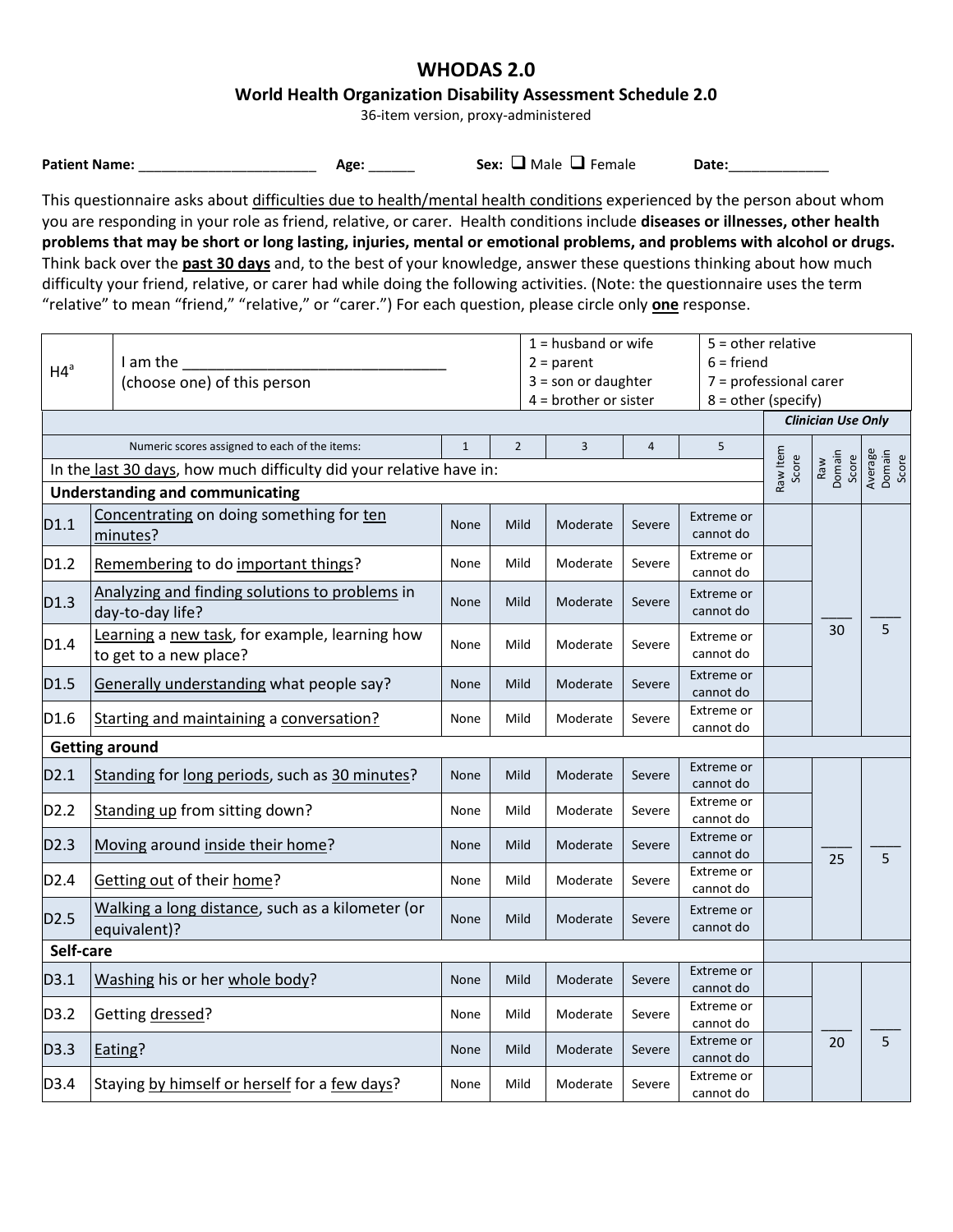|                                                                                                       |                                                                                                                                                                                         |              |                |          |        |                         |                   | <b>Clinician Use Only</b> |                            |  |  |
|-------------------------------------------------------------------------------------------------------|-----------------------------------------------------------------------------------------------------------------------------------------------------------------------------------------|--------------|----------------|----------|--------|-------------------------|-------------------|---------------------------|----------------------------|--|--|
|                                                                                                       | Numeric scores assigned to each of the items:                                                                                                                                           | $\mathbf{1}$ | $\overline{2}$ | 3        | 4      | 5                       | Raw Item<br>Score |                           |                            |  |  |
| Because of their health condition, in the past 30 days, how much difficulty did your relative have in |                                                                                                                                                                                         |              |                |          |        |                         |                   | Raw<br>Domain<br>Score    | Average<br>Domain<br>Score |  |  |
| <b>Getting along with people</b>                                                                      |                                                                                                                                                                                         |              |                |          |        |                         |                   |                           |                            |  |  |
| D4.1                                                                                                  | Dealing with people he or she does not know?                                                                                                                                            | None         | Mild           | Moderate | Severe | Extreme or<br>cannot do |                   |                           |                            |  |  |
| D4.2                                                                                                  | Maintaining a friendship?                                                                                                                                                               | None         | Mild           | Moderate | Severe | Extreme or              |                   |                           |                            |  |  |
|                                                                                                       |                                                                                                                                                                                         |              |                |          |        | cannot do               |                   |                           |                            |  |  |
| D4.3                                                                                                  | Getting along with people who are close to him or<br>her?                                                                                                                               | None         | Mild           | Moderate | Severe | Extreme or<br>cannot do |                   | 25                        | 5                          |  |  |
| D4.4                                                                                                  | Making new friends?                                                                                                                                                                     | None         | Mild           | Moderate | Severe | Extreme or<br>cannot do |                   |                           |                            |  |  |
| D4.5                                                                                                  | Sexual activities?                                                                                                                                                                      | None         | Mild           | Moderate | Severe | Extreme or<br>cannot do |                   |                           |                            |  |  |
|                                                                                                       | Life activities-Household                                                                                                                                                               |              |                |          |        |                         |                   |                           |                            |  |  |
| D5.1                                                                                                  | Taking care of his or her household<br>responsibilities?                                                                                                                                | None         | Mild           | Moderate | Severe | Extreme or<br>cannot do |                   |                           |                            |  |  |
| D5.2                                                                                                  | Doing his or her most important household tasks<br>well?                                                                                                                                | None         | Mild           | Moderate | Severe | Extreme or<br>cannot do |                   |                           |                            |  |  |
| D5.3                                                                                                  | Getting all the household work done that is<br>needed?                                                                                                                                  | None         | Mild           | Moderate | Severe | Extreme or<br>cannot do |                   | 20                        | 5                          |  |  |
| D5.4                                                                                                  | Getting the household work done as quickly as<br>needed?                                                                                                                                | None         | Mild           | Moderate | Severe | Extreme or<br>cannot do |                   |                           |                            |  |  |
|                                                                                                       | Life activities-School/Work                                                                                                                                                             |              |                |          |        |                         |                   |                           |                            |  |  |
|                                                                                                       | If your relative works (paid, non-paid, self-employed) or goes to school, complete questions D5.5-                                                                                      |              |                |          |        |                         |                   |                           |                            |  |  |
|                                                                                                       | D5.8, below. Otherwise, skip to D6.1.                                                                                                                                                   |              |                |          |        |                         |                   |                           |                            |  |  |
|                                                                                                       | In the past 30 days, how much difficulty did your relative have in:                                                                                                                     |              |                |          |        |                         |                   |                           |                            |  |  |
| D5.5                                                                                                  | His or her day-to-day work/school?                                                                                                                                                      | None         | Mild           | Moderate | Severe | Extreme or<br>cannot do |                   |                           |                            |  |  |
| D5.6                                                                                                  | Doing his or her most important work/school<br>tasks well?                                                                                                                              | None         | Mild           | Moderate | Severe | Extreme or<br>cannot do |                   |                           |                            |  |  |
| D5.7                                                                                                  | Getting all of the work done that is needed?                                                                                                                                            | <b>None</b>  | Mild           | Moderate | Severe | Extreme or<br>cannot do |                   | 20                        | 5                          |  |  |
| D <sub>5.8</sub>                                                                                      | Getting all the work done as quickly as needed?                                                                                                                                         | None         | Mild           | Moderate | Severe | Extreme or<br>cannot do |                   |                           |                            |  |  |
|                                                                                                       | <b>Participation in society</b>                                                                                                                                                         |              |                |          |        |                         |                   |                           |                            |  |  |
|                                                                                                       | Participation in society in the past 30 days:                                                                                                                                           |              |                |          |        |                         |                   |                           |                            |  |  |
| D6.1                                                                                                  | How much of a problem did your relative have in<br>joining in community activities (for example,<br>festivities, religious, or other activities) in the<br>same way as anyone else can? | <b>None</b>  | Mild           | Moderate | Severe | Extreme or<br>cannot do |                   |                           |                            |  |  |
| D <sub>6.2</sub>                                                                                      | How much of a problem did your relative have<br>because of <b>barriers</b> or hindrances around him or<br>her?                                                                          | None         | Mild           | Moderate | Severe | Extreme or<br>cannot do |                   |                           |                            |  |  |
| D <sub>6.3</sub>                                                                                      | How much of a problem did your relative have<br>living with dignity because of the attitudes and<br>actions of others?                                                                  | None         | Mild           | Moderate | Severe | Extreme or<br>cannot do |                   | 40                        | 5                          |  |  |
| D6.4                                                                                                  | How much time did your relative spend on his or<br>her health condition or its consequences?                                                                                            | None         | Some           | Moderate | A Lot  | Extreme or<br>cannot do |                   |                           |                            |  |  |
| D6.5                                                                                                  | How much has your relative been emotionally<br>affected by his or her health condition?                                                                                                 | None         | Mild           | Moderate | Severe | Extreme or<br>cannot do |                   |                           |                            |  |  |
| D6.6                                                                                                  | How much has his or her health been a drain on<br>his or her financial resources or the financial<br>resources of other relatives?                                                      | None         | Mild           | Moderate | Severe | Extreme or<br>cannot do |                   |                           |                            |  |  |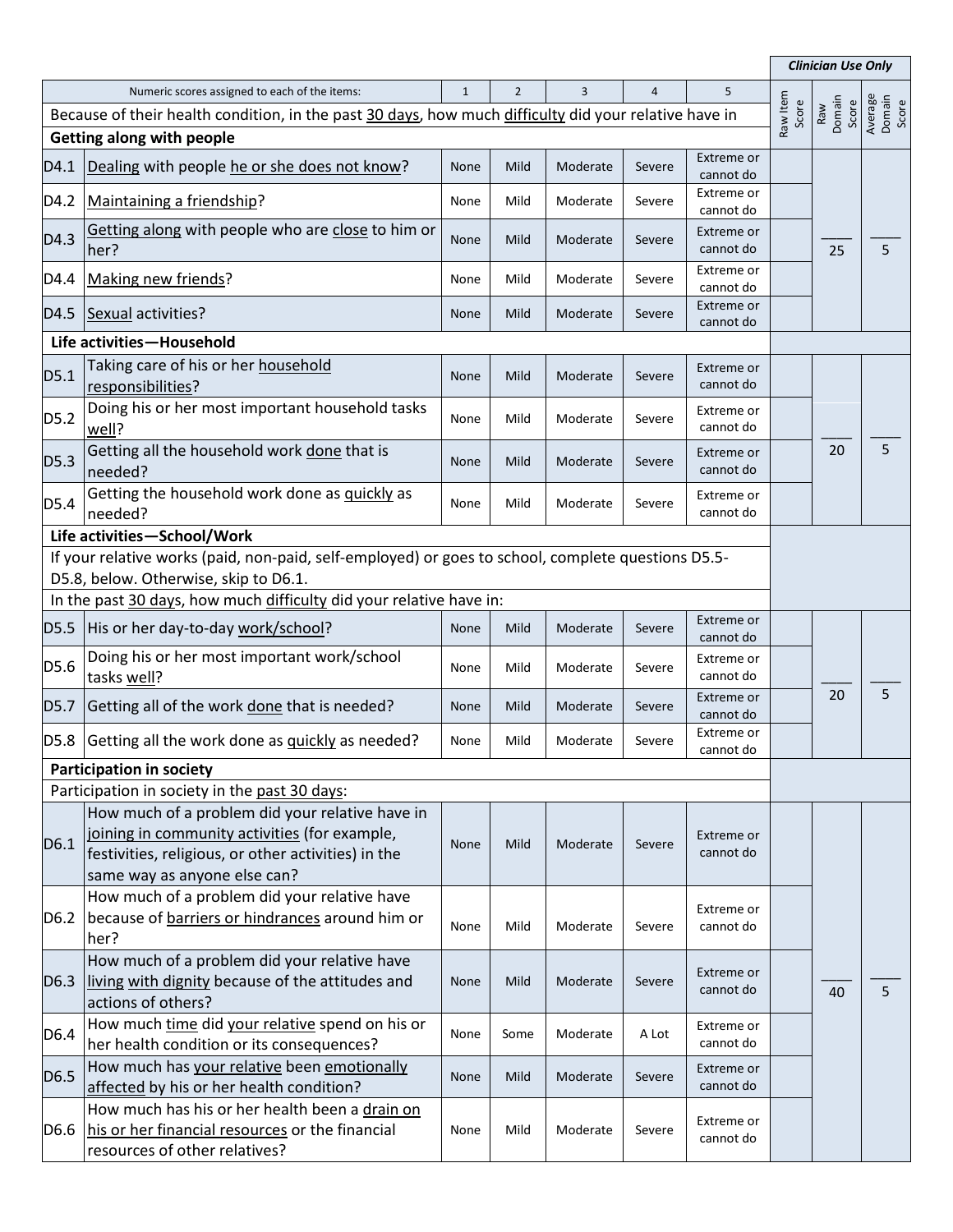| <b>D6.7</b>                                                                                                                                                                                           | How much of a problem did you or the rest of his<br>or her family have because of his or her health<br>problems?     | None | Mild | Moderate | Severe | Extreme or<br>cannot do |  |  |  |
|-------------------------------------------------------------------------------------------------------------------------------------------------------------------------------------------------------|----------------------------------------------------------------------------------------------------------------------|------|------|----------|--------|-------------------------|--|--|--|
| D <sub>6.8</sub>                                                                                                                                                                                      | How much of a problem did your relative have in<br>doing things by himself or herself for relaxation or<br>pleasure? | None | Mild | Moderate | Severe | Extreme or<br>cannot do |  |  |  |
| General Disability Score (Total):<br>Morld Health Organization, 2010, All rights resenyed, Measuring health and disability : manual for WHO Disability Assessment Schedule (WHODAS 2.0), World Health |                                                                                                                      |      |      |          |        |                         |  |  |  |

© World Health Organization, 2010. All rights reserved. Measuring health and disability : manual for WHO Disability Assessment Schedule (WHODAS 2.0), World Health Organization, 2010, Geneva.

The World Health Organization has granted the Publisher permission for the reproduction of this instrument. This material can be reproduced without permission by clinicians for use with their own patients. Any other use, including electronic use, requires written permission from WHO.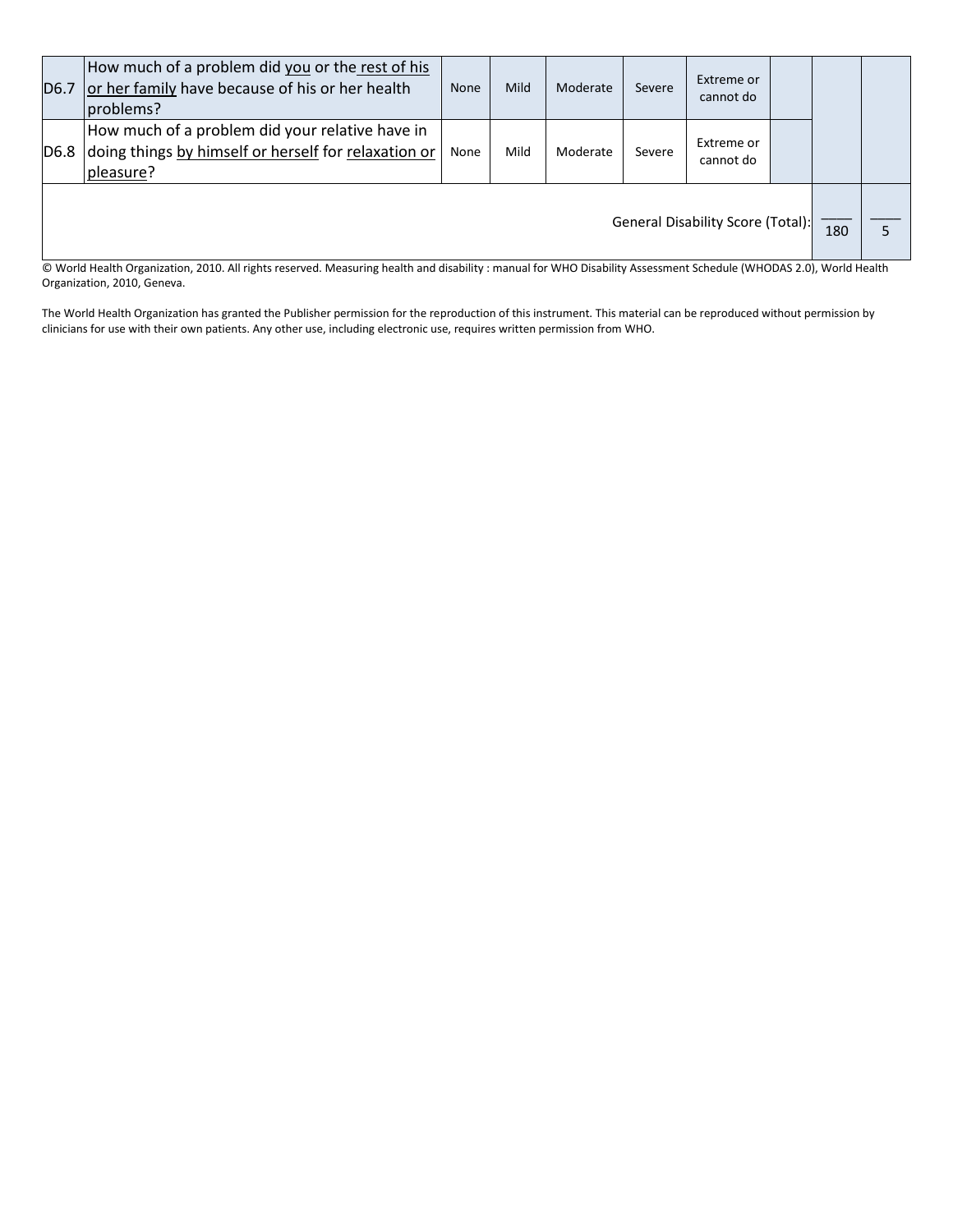# **WHODAS 2.0**

### **World Health Organization Disability Assessment Schedule 2.0**

36-item version, proxy-administered

The proxy-administered version of the World Health Organization Disability Assessment Schedule 2.0 (WHODAS 2.0) is a 36-item measure that assesses disability in adults age 18 and older who are of impaired capacity and/or unable to complete the form (e.g., an individual with dementia). It assesses disability across six domains, including understanding and communicating, getting around, self-care, getting along with people, life activities (i.e., household, work, and/or school activities), and participation in society. It is completed by a knowledgeable informant (i.e., friend, relative, or professional carer). Each item on the proxy-administered version of the WHODAS 2.0 asks the friend, relative, or professional carer to rate, to the best of his or her knowledge, how much difficulty the individual has had in specific areas of functioning during the past 30 days.

### **WHODAS 2.0 Scoring Instructions Provided by World Health Organization**

**WHODAS 2.0 Summary Scores:** There are two basic options for computing the summary scores for the WHODAS 2.0 36-item full version.

**Simple**: The scores assigned to each of the items—"none" (1), "mild" (2), "moderate" (3), "severe" (4), and "extreme" (5)—are summed. This method is referred to as simple scoring because the scores from each of the items are simply added up without recoding or collapsing of response categories; thus, there is no weighting of individual items. This approach is practical to use as a hand-scoring approach, and may be the method of choice in busy clinical settings or in paper-and-pencil interview situations. As a result, the simple sum of the scores of the items across all domains constitutes a statistic that is sufficient to describe the degree of functional limitations.

**Complex**: The more complex method of scoring is called "item-response-theory" (IRT)–based scoring. It takes into account multiple levels of difficulty for each WHODAS 2.0 item. It takes the coding for each item response as "none," "mild," "moderate," "severe," and "extreme" separately, and then uses a computer to determine the summary score by differentially weighting the items and the levels of severity. The computer program is available from the WHO Web site. The scoring has three steps:

- Step 1—Summing of recoded item scores within each domain.
- Step 2—Summing of all six domain scores.
- Step 3—Converting the summary score into a metric ranging from 0 to 100 (where  $0 = no$  disability;  $100 = full$  disability).

**WHODAS 2.0 Domain Scores:** WHODAS 2.0 produces domain-specific scores for six different functioning domains: cognition, mobility, self-care, getting along, life activities (household and work/school) and participation.

**WHODAS 2.0 Population Norms:** For the population norms for IRT-based scoring of the WHODAS 2.0 and for the population distribution of IRT-based scores for WHODAS 2.0, please see [http://www.who.int/classifications/icf/Pop\\_norms\\_distrib\\_IRT\\_scores.pdf](http://www.who.int/classifications/icf/Pop_norms_distrib_IRT_scores.pdf)

## **Additional Scoring and Interpretation Guidance for DSM-5 Users**

The clinician is asked to review the individual's response on each item on the measure during the clinical interview and to indicate the proxy-reported score for each item in the section provided for "Clinician Use Only." However, if the clinician determines that the score on an item should be different based on the clinical interview and other information available, he or she may indicate a corrected score in the raw item score box. Based on findings from the DSM-5 Field Trials in adult patient samples across six sites in the United States and one in Canada, DSM-5 recommends calculation and use of average scores for each domain and for general disability. The **average scores** are comparable to the WHODAS 5-point scale, which allows the clinician to think of the individual's disability in terms of none (1), mild (2), moderate (3), severe (4), or extreme (5). The average domain and general disability scores were found to be reliable, easy to use, and clinically useful to the clinicians in the DSM-5 Field Trials. The **average domain score** is calculated by dividing the raw domain score by the number of items in the domain (e.g.,